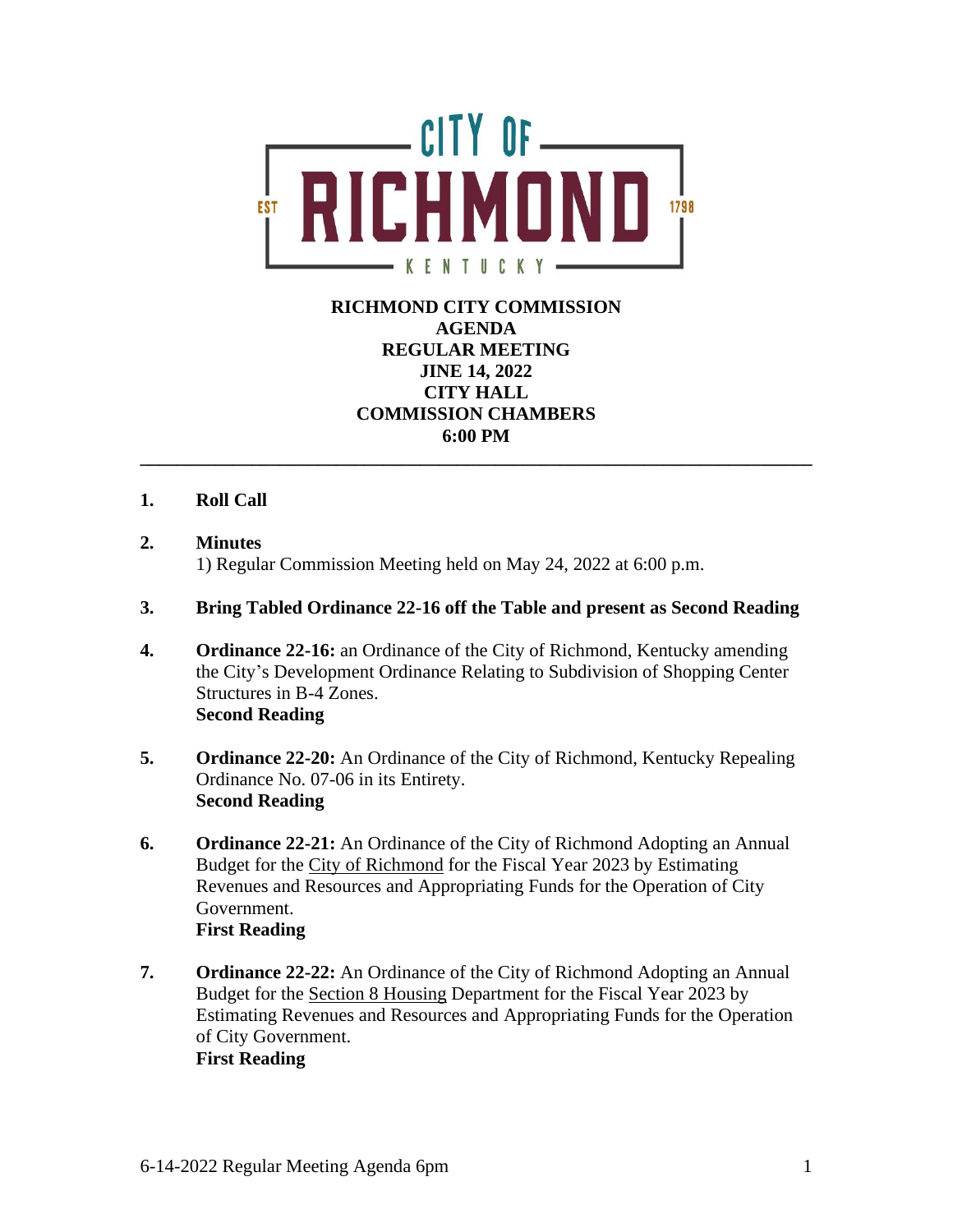- **8. Ordinance 22-23:** An Ordinance of the City of Richmond, Kentucky Establishing a Local Development Area for Economic Development Purposes within the City of Richmond, Kentucky, To be Known as the Goggins Lane Local Development Area: Approving a Local Development Area Agreement; Establishing an Incremental Tax Special Fund for Payment of Redevelopment Assistance; Designating the Finance Department of the City of Richmond, Kentucky, as the Agency Responsible for Oversight, Administration, and Implementation of the Local Development Area; and Authorizing the Mayor and Other Officials to Take Such Other Appropriate Actions as are Necessary or Required in Connection with the Establishment of the Local Development Area. **First Reading**
- **9. Ordinance 22-24:** An Ordinance of the City of Richmond, Kentucky Declaring the City's Intent to Annex a Tract of Property into City Limits and Referring the Annexation to the Richmond Planning & Zoning Commission for a Zoning Recommendation. **First Reading**
- **10. Ordinance 22-25:** An Ordinance of the City of Richmond, Kentucky Repealing Portions of Chapters 150 and 156 of the City of Richmond, Kentucky Code of Ordinances Relating to Certain Codes Previously Adopted by the City and Adopting and Enacting Updated and Revised Codes. **First Reading**
- **11. Ordinance 22-26:** An Ordinance of the City of Richmond, Kentucky Revising the Fee Schedule Set Fourth in Chapter 150 of the City of Richmond, Kentucky Code of Ordinances Applicable to the Code Enforcement Department, and Further amending the Said Chapter to Reflect Current Codes Presently in Effect in the City.
	- **First Reading**
- **12. Ordinance 22-27:** An Ordinance of the City of Richmond, Kentucky Amending the City's Development Ordinance Relating Appendix A. **First Reading**
- **13. Order 22-51:** An Order of the City of Richmond Approving the CDBG Administration Services Contract with FAHE Consulting for the Community Development Block Grant Program for the 2021 Richmond Recovery Project.
- **14. Order 22-52:** An Order of the City of Richmond Accepting a Resignation by an Employee in the Codes Department.
- **15. Order 22-53:** An Order of the City of Richmond Hiring a Museum and Recreational Programmer for the Parks Department.